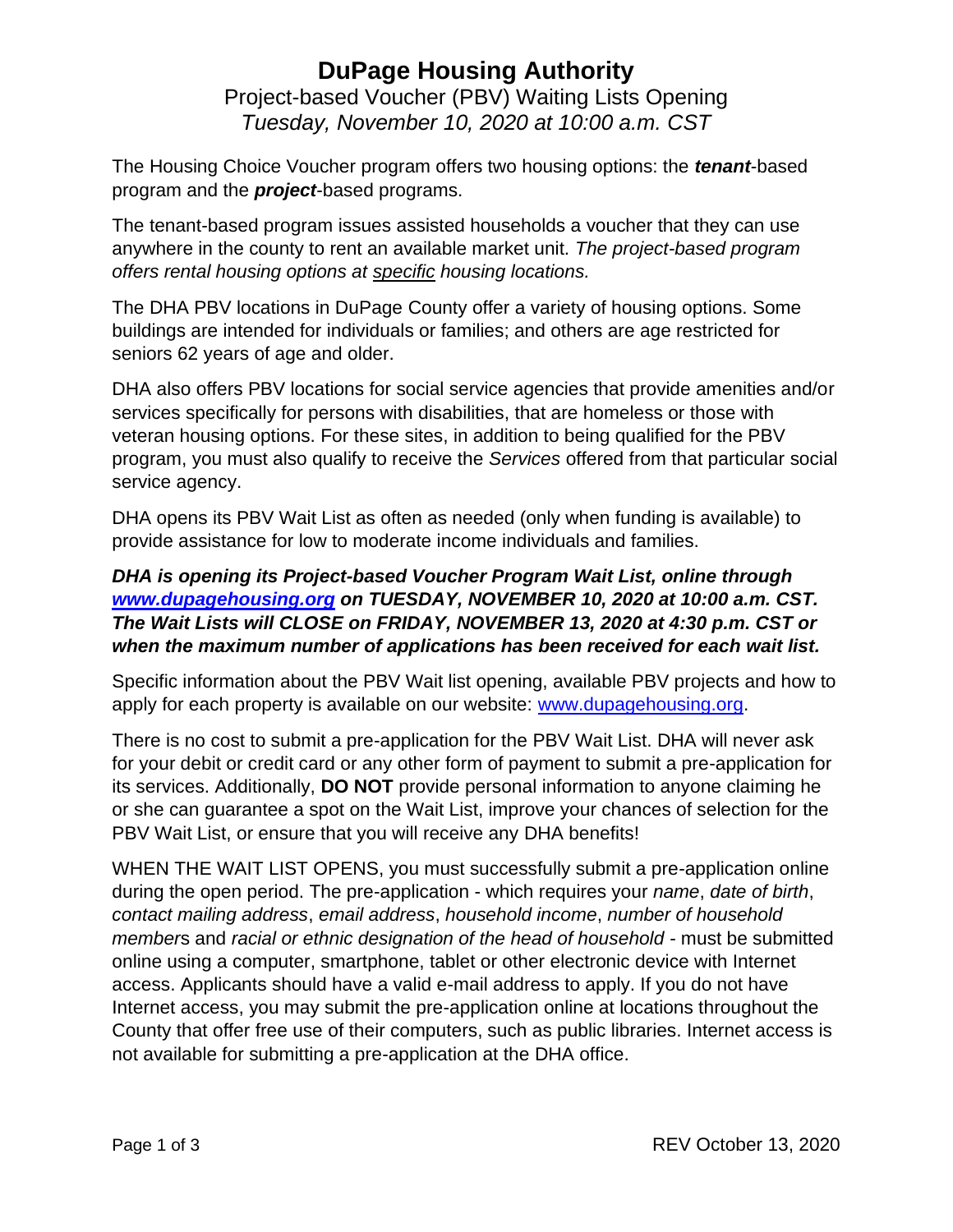## **DuPage Housing Authority** Project-based Voucher (PBV) Waiting Lists Opening *Tuesday, November 10, 2020 at 10:00 a.m. CST*

To apply for the PBV housing options available, you must be eligible to live at the property, and you must complete the online application for the specific property that meets your household needs! You must apply to each PBV site you are eligible to apply for by checking that wait list during the application process.

#### **Reasonable Accommodations**

Pre-applications will NOT be provided or accepted at the DHA Wheaton, IL location unless you have been *pre-approved* for a *Reasonable Accommodation* because of a disability or related condition that prevents you from equal access to the online preapplication process. Your accommodation REQUEST must be RECEIVED BY WEDNESDAY, October 28, 2020 at 4:30 p.m. CST. It must be **written** and **must describe the reason** why the online pre-application process prevents you from accessing the pre-application by:

- Mailing to: Malinda Smith, DuPage Housing Authority, 711 E. Roosevelt Rd., Wheaton, IL 60187;
- Faxing to: (630) 690-0702; or
- Emailing to: msmith@dupagehousing.org

**NOTE: THIS IS NOT A REQUEST FOR ANY MEDICAL DIAGNOSIS, A REQUEST FOR MEDICAL RECORDS OR A REQUEST TO PROVE ANY CLAIMED DISABILITY OR A DESCRIPTION OF SAME**. Individuals with hearing or speech disabilities using TDD or TTY technology may call Illinois Relay Services for assistance.

**IMPORTANT:** When the DHA PBV Wait List opens, the *Wait List Pre-application* will contain sensitive information about the applicant that is considered confidential. That information will be maintained in a *Rent Cafe Account* on our secure database. Access to the information in a user account will only be available to the applicant and DHA. Therefore, **you must create a Rent Café user account before you can submit an online Pre-application to apply for the DHA PBV Wait List. Unless permission for a Reasonable Accommodation has been granted, Pre-applications can only be completed and submitted online within your** *Rent Cafe Account***.**

If you answer Yes to *any* of the following questions, you already have a User Account and don't need to create another one:

- 1. Are you a Participant *currently* on the Housing Choice Voucher Program in DuPage County under the DuPage Housing Authority?
- 2. Are you a Participant *currently* on the Housing Choice Voucher Program in Kendall County under the Kendall Housing Authority?
- 3. Were you a Participant on the Housing Choice Voucher Program in DuPage County under the DuPage Housing Authority but are no longer on the HCV program or no longer live in DuPage County?